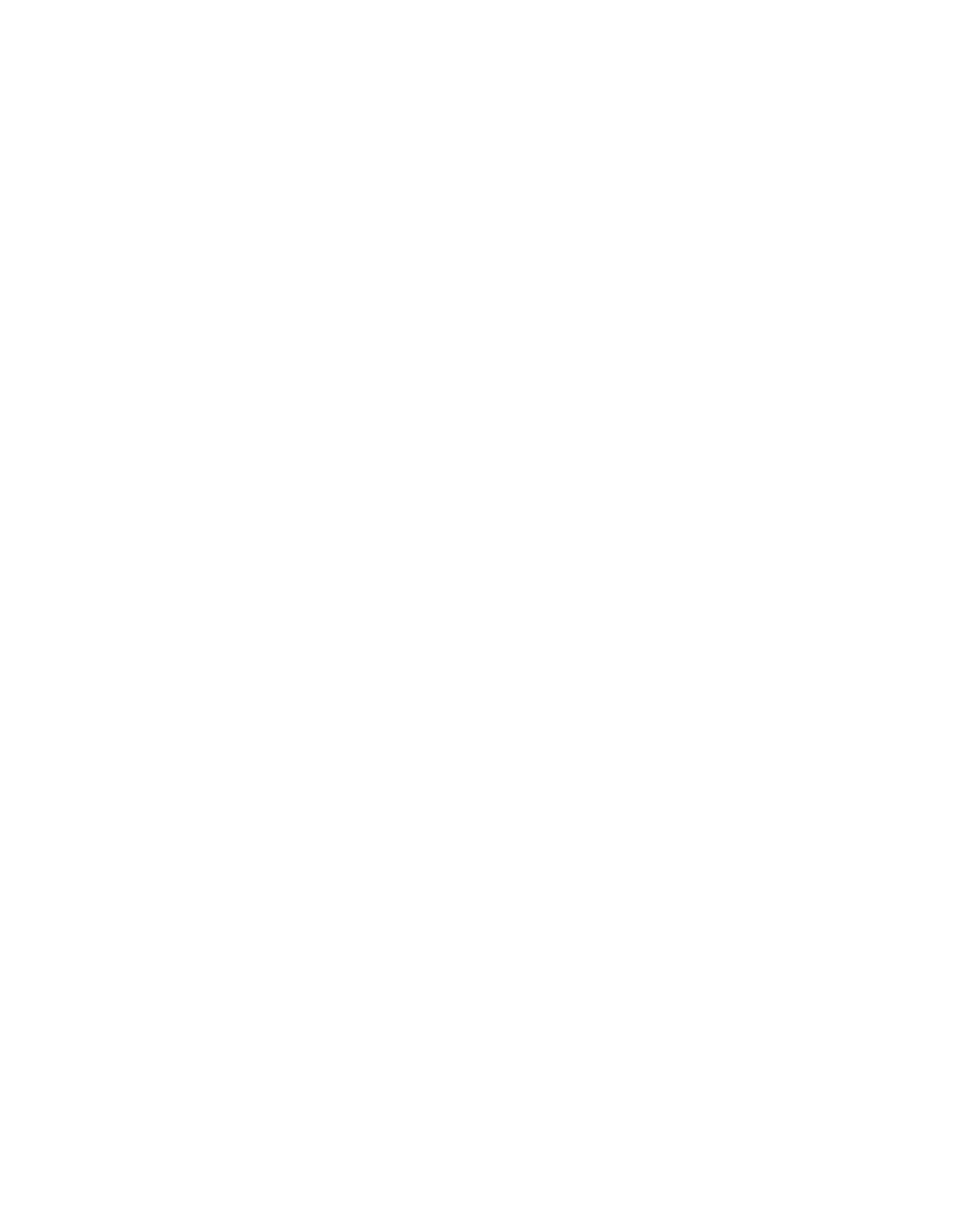### **In the case of Bugarić v. Serbia,**

The European Court of Human Rights (Third Section), sitting as a Committee composed of:

Helena Jäderblom, *President,* 

Dmitry Dedov,

Branko Lubarda, *judges,*

and Stephen Philips, *Section Registrar,*

Having deliberated in private on 22 March 2016,

Delivers the following judgment, which was adopted on that date:

# PROCEDURE

1. The case originated in an application (no. 62208/13) against the Republic of Serbia lodged with the Court under Article 34 of the Convention for the Protection of Human Rights and Fundamental Freedoms ("the Convention") by a Serbian national, Ms Zorica Bugarić ("the applicant"), on 25 September 2013.

2. The applicant was represented by Mr R. Marinković, a lawyer practising in Novi Pazar. The Serbian Government ("the Government") were represented by their Agent, Ms V. Rodić.

3. On 16 September 2014 the application was communicated to the Government.

4. The Government objected to the examination of the application by a Committee. After having considered the Government's objection, the Court rejects it.

# THE FACTS

### I. THE CIRCUMSTANCES OF THE CASE

5. The applicant was born in 1957 and lives in Novi Pazar.

6. She was employed by *DP "Raška Holding Kompanija" AD*, a socially-owned company based in Novi Pazar (hereinafter "the debtor").

### **A. Civil proceedings brought by the applicant**

7. On 30 June 2004, 25 September 2009 and 21 December 2009 respectively, the Novi Pazar Municipal Court ordered the debtor to pay the applicant certain amounts on account of salary arrears and social insurance contributions, plus the costs of the civil proceedings. These judgments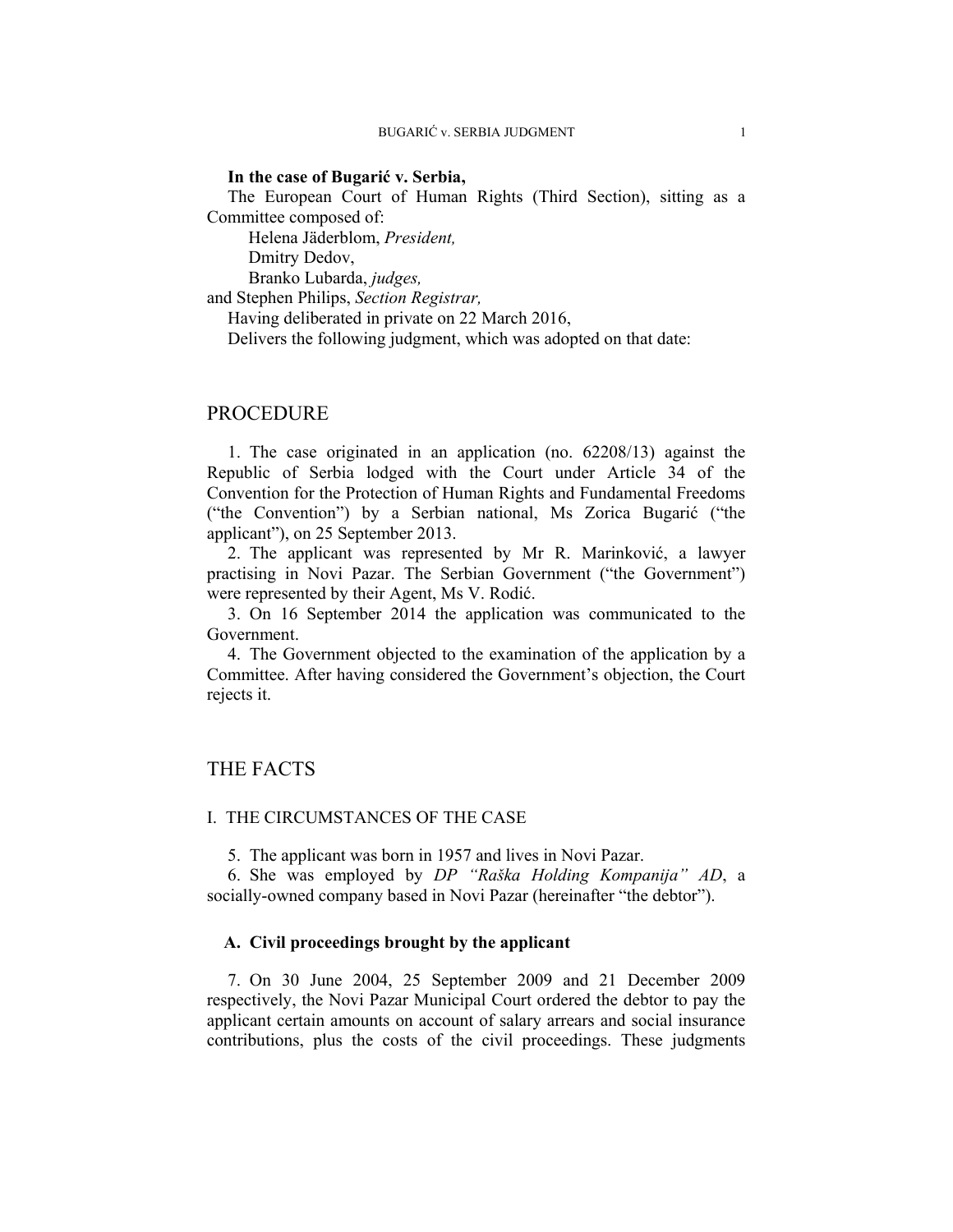became final on 15 September 2004, 20 October 2009 and 5 October 2010 respectively.

8. On 5 October 2004 and 11 July 2011 respectively, upon the applicant's request to that effect, the Novi Pazar Municipal Court ordered the enforcement of the said judgments; it further ordered the debtor to pay the applicant the enforcement costs.

# **B. The debtor's status**

9. On 11 September 2013 the Kraljevo Commercial Court opened preliminary insolvency proceedings against the debtor.

10. On 25 October 2013 the same court opened insolvency proceedings against the debtor.

11. The insolvency proceedings are still ongoing.

# II. RELEVANT DOMESTIC LAW AND PRACTICE

12. The relevant domestic law concerning the status of socially-owned companies, as well as the enforcement and insolvency proceedings, is outlined in the cases of *R. Kačapor and Others v. Serbia*, nos. 2269/06 *et al*., §§ 57-64 and 71-76, 15 January 2008 and *Jovičić and Others v. Serbia* (dec.), no. 37270/11, §§ 88-93, 15 October 2013. Furthermore, the case-law of the Constitutional Court in respect of socially-owned companies, together with the relevant provisions concerning constitutional redress are outlined in the admissibility decision in *Marinković v. Serbia* (dec.), no. 5353/11, §§ 26 -29 and 31-44, 29 January 2013, the judgment in *Marinković v. Serbia*, no. 5353/11, §§ 29-31, 22 October 2013, and the decision in *Ferizović v. Serbia* (dec.), no. 65713/13, §§ 12-17, 26 November 2013.

# THE LAW

# I. ALLEGED VIOLATIONS OF ARTICLES 6 § 1 AND 13 OF THE CONVENTION AND ARTICLE 1 OF PROTOCOL No. 1 TO THE **CONVENTION**

13. The applicant complained of the respondent State's failure to enforce final court judgments rendered in her favour and of the lack of an effective remedy in that connection. She relied on Articles 6 § 1 and 13 of the Convention and Article 1 of Protocol No. 1, which, in so far as relevant, read as follows: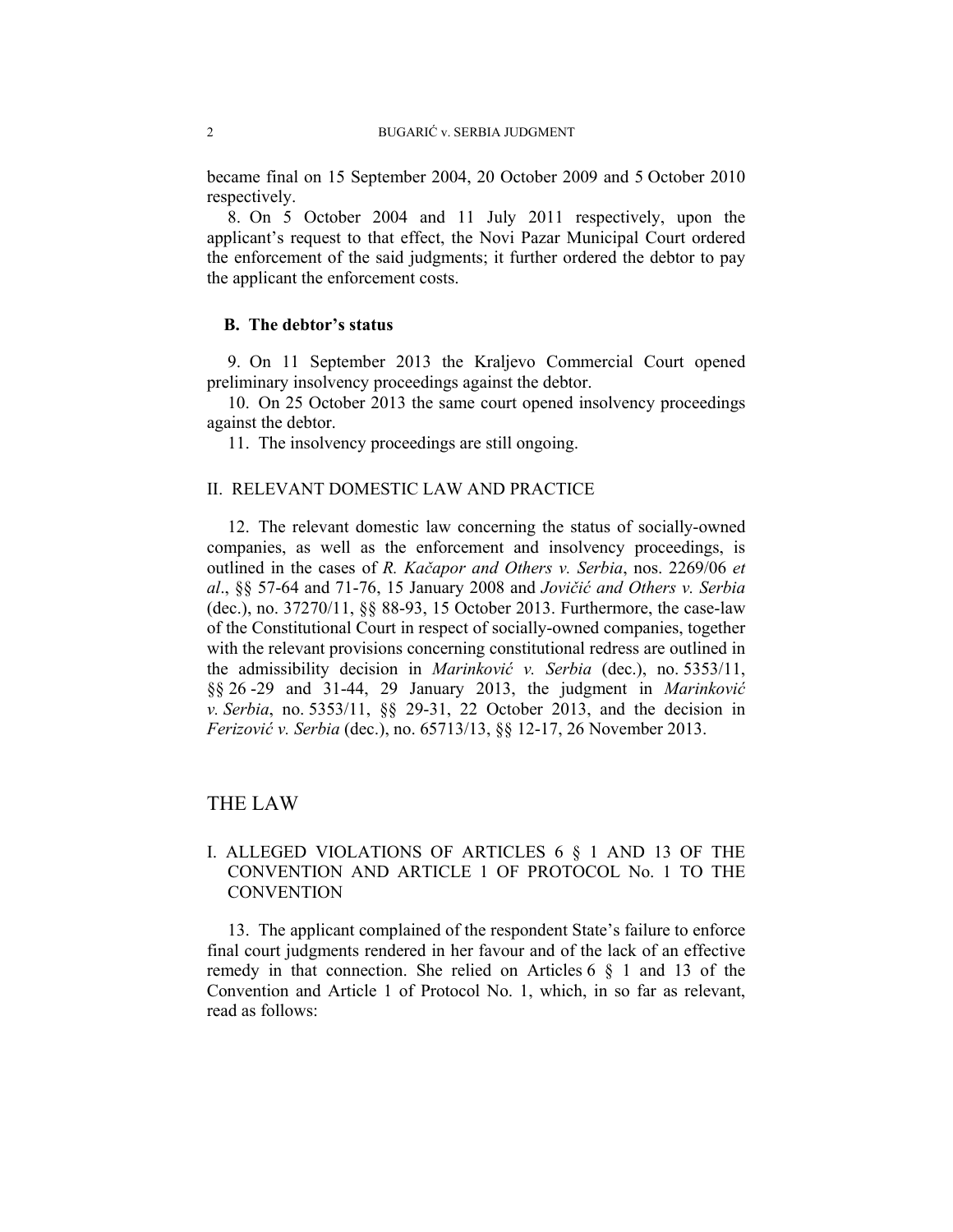#### **Article 6 § 1**

"In the determination of his civil rights and obligations ..., everyone is entitled to a fair and public hearing within a reasonable time by an independent and impartial tribunal established by law."

#### **Article 1 of Protocol No. 1**

"Every natural or legal person is entitled to the peaceful enjoyment of his possessions. No one shall be deprived of his possessions except in the public interest and subject to the conditions provided for by law and by the general principles of international law.

The preceding provisions shall not, however, in any way impair the right of a State to enforce such laws as it deems necessary to control the use of property in accordance with the general interest or to secure the payment of taxes or other contributions or penalties."

#### **Article 13**

"Everyone whose rights and freedoms as set forth in [the] Convention are violated shall have an effective remedy before a national authority notwithstanding that the violation has been committed by persons acting in an official capacity."

### **A. Admissibility**

14. The Government submitted that the application should be declared inadmissible due to the applicant's failure to exhaust effective domestic remedies. They relied on Court's case law, namely on the case of *Marinković*, cited above, and pointed out that since the insolvency proceedings against the debtor were opened on 11 September 2013 the applicant should have lodged a constitutional appeal before bringing her application to the Court.

15. The applicant disagreed.

16. The Court has already ruled that as regards the non-enforcement of final judgments rendered against socially-owned companies undergoing insolvency proceedings and/or those which have ceased to exist, a constitutional appeal should, in principle, be considered as an effective remedy in respect of all applications lodged from 22 June 2012 onwards (see *Marinković* (dec.), cited above, § 59).

17. In the present case, the Court notes that the applicant submitted her application on 25 September 2013, namely before the insolvency proceedings were formally opened against the debtor (see paragraph 10 above).

18. The Court considers that the applicant had indeed had no obligation to use constitutional redress before turning to the Court. The Court, therefore, rejects the Government's objection in this regard.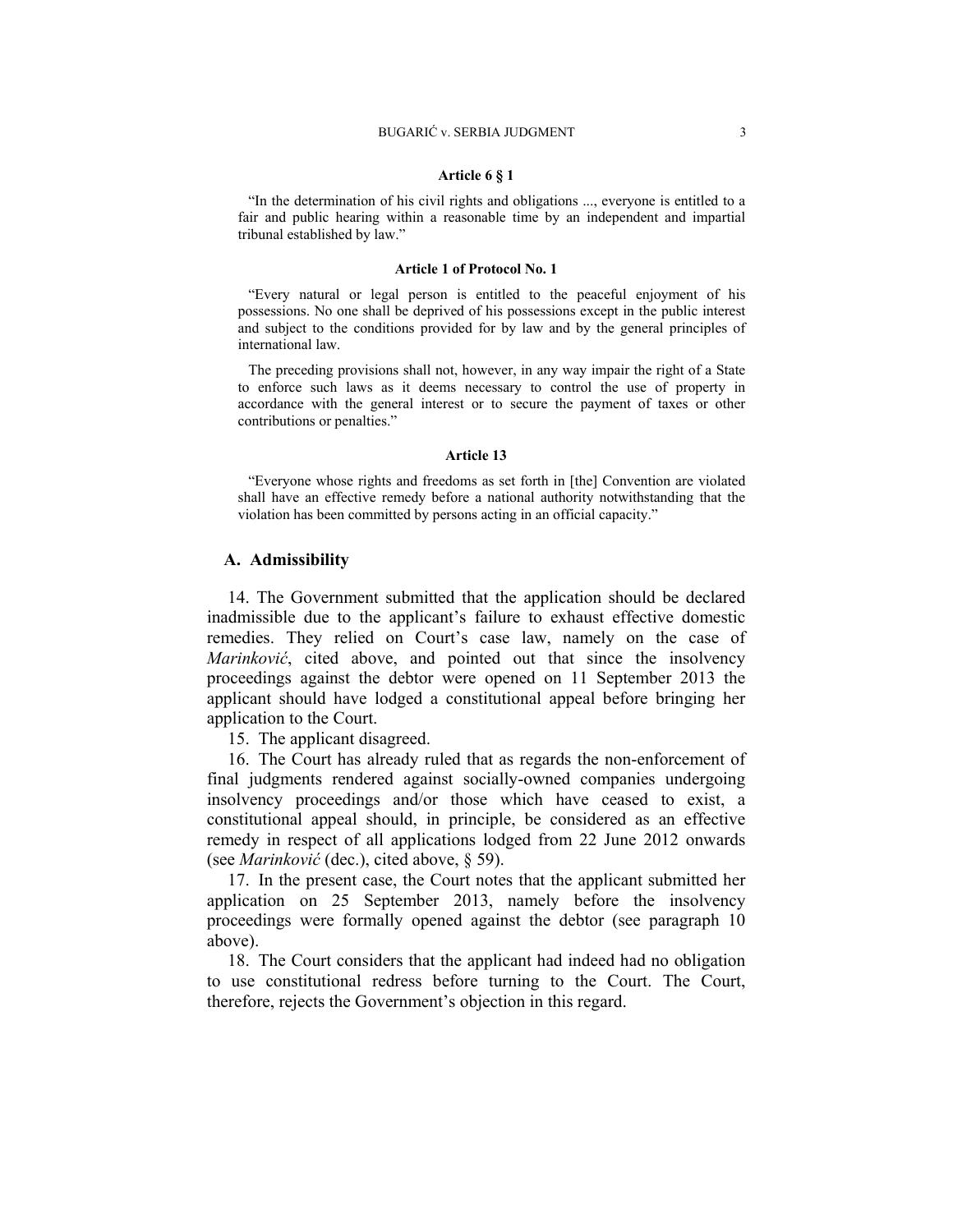19. Since the applicant's complaint is neither manifestly ill-founded within the meaning of Article 35  $\S$  3 (a) of the Convention nor inadmissible on any other grounds, it must be declared admissible.

### **B. Merits**

20. The Court notes that the final judgments rendered in the applicant's favour remain unenforced to the present date.

21. The Court observes that it has frequently found violations of Article 6 § 1 of the Convention and/or Article 1 of Protocol No. 1 to the Convention in cases raising issues similar to those raised in the present case (see *R. Kačapor and Others*, cited above, §§ 115-116 and 120; *Crnišanin and Others v. Serbia,* nos. 35835/05, 43548/05, 43569/05 and 36986/06, §§ 123-124 and 133-134, 13 January 2009*; Rašković and Milunović v. Serbia,* nos. 1789/07 and 28058/07, §§ 74 and 79, 31 May 2011*;* and *Adamović v. Serbia*, no. 41703/06, § 41, 2 October 2012).

22. Having examined all the material submitted to it, the Court considers that the Government have not put forward any fact or convincing argument capable of persuading it to reach a different conclusion in the present case. There have, accordingly, been violations of Article 6  $\S$  1 of the Convention and of Article 1 of Protocol No. 1 to the Convention.

23. Having reached this conclusion, the Court does not find it necessary to examine essentially the same complaint under Article 13 of the Convention (see *mutatis mutandis*, *Kin-Stib and Majkić v. Serbia*, no. 12312/05, § 90, 20 April 2010).

# II. APPLICATION OF ARTICLE 41 OF THE CONVENTION

# 24. Article 41 of the Convention provides:

"If the Court finds that there has been a violation of the Convention or the Protocols thereto, and if the internal law of the High Contracting Party concerned allows only partial reparation to be made, the Court shall, if necessary, afford just satisfaction to the injured party."

#### **A. Damage, costs and expenses**

25. The applicant requested that the State be ordered to pay, from its own funds: (i) the sums awarded by the final judgments rendered in her favour; (ii) 5,500 euros (EUR) in respect of non-pecuniary damage; (iii) an unspecified amount for the costs and expenses incurred before the Court.

26. The Government contested these claims.

27. Having regard to the violations found in the present case and its own case-law (see *R. Kačapor and Others,* cited above, §§ 123-126, and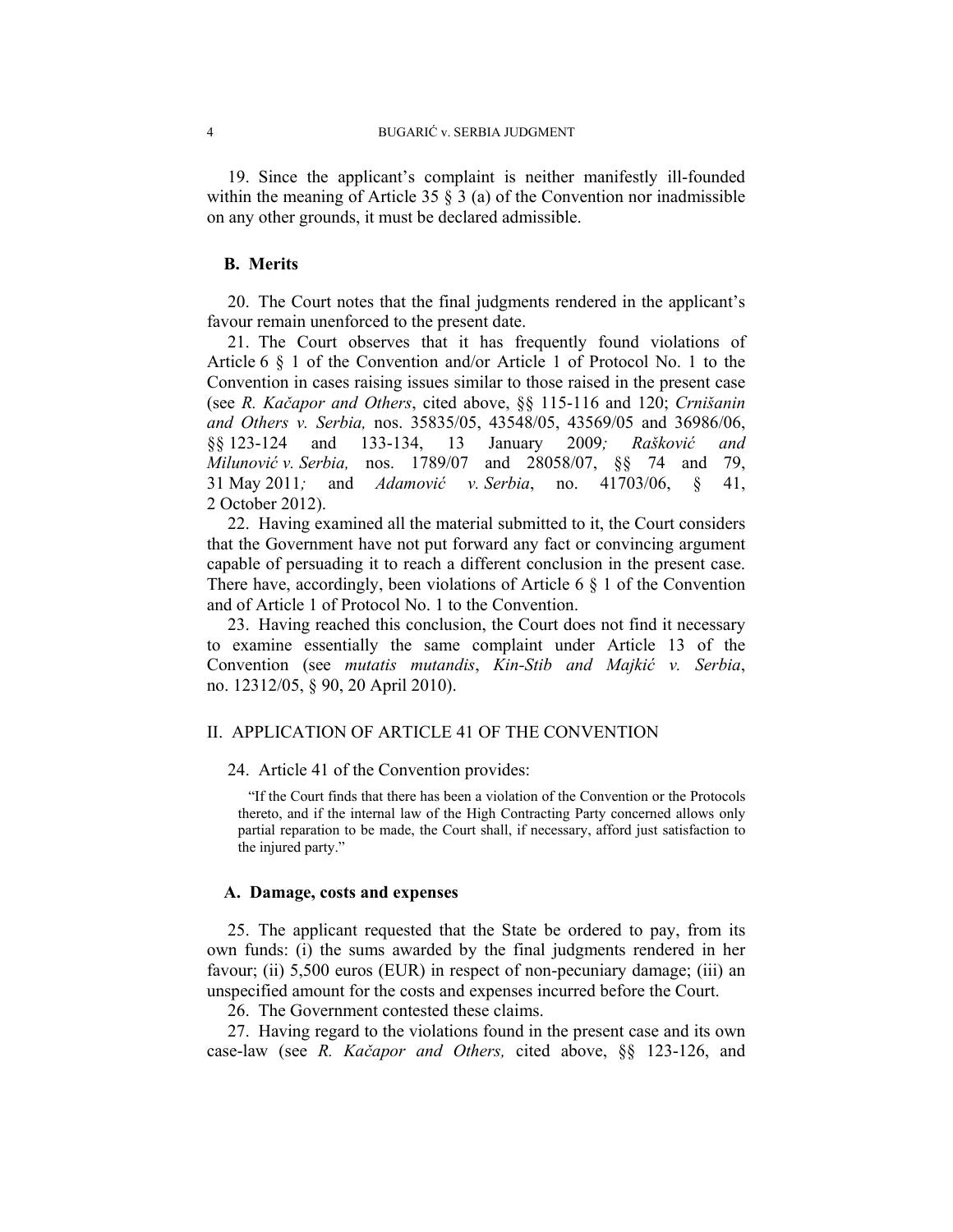*Crnišanin and Others*, cited above, § 139), the Court considers that the applicant's claims for pecuniary damage concerning the payment of the outstanding judgment debt must be accepted. The Government shall therefore pay the applicant the sums awarded in the final domestic judgments adopted on 30 June 2004, 25 September 2009 and 21 December 2009 as well as the costs of the enforcement proceedings, less any amounts which may have already been paid in respect of the said judgments.

28. The Court further takes the view that the applicant has suffered some non-pecuniary damage as a result of the violations found which cannot be made good by the Court's finding of a violation alone (see *Radovanović*, cited above, § 39). Having regard to its case-law (*Stošić v. Serbia*, no. 64931/10, §§ 66-68, 1 October 2013), the Court awards EUR 2,000 to the applicant. This sum is to cover non-pecuniary damage, costs and expenses.

# **B. Default interest**

29. The Court considers it appropriate that the default interest rate should be based on the marginal lending rate of the European Central Bank, to which should be added three percentage points.

# FOR THESE REASONS, THE COURT, UNANIMOUSLY,

- 1. *Declares* the application admissible;
- 2. *Holds* that there have been violations of Article 6 § 1 of the Convention and Article 1 of Protocol No. 1 to the Convention;
- 3. *Holds* that there is no need to examine separately the complaint under Article 13 of the Convention;
- 4. *Holds*

(a) that the respondent State is to pay the applicant, from its own funds and within three months, the sums awarded in the court judgments rendered in her favour, less any amounts which may have already been paid in this regard;

(b) that the respondent State is to pay the applicant, within the same period, EUR 2,000 (two thousand euros) in respect of non-pecuniary damage, costs and expenses, plus any tax that may be chargeable to the applicant, which is to be converted into the currency of the respondent State at the rate applicable at the date of settlement;